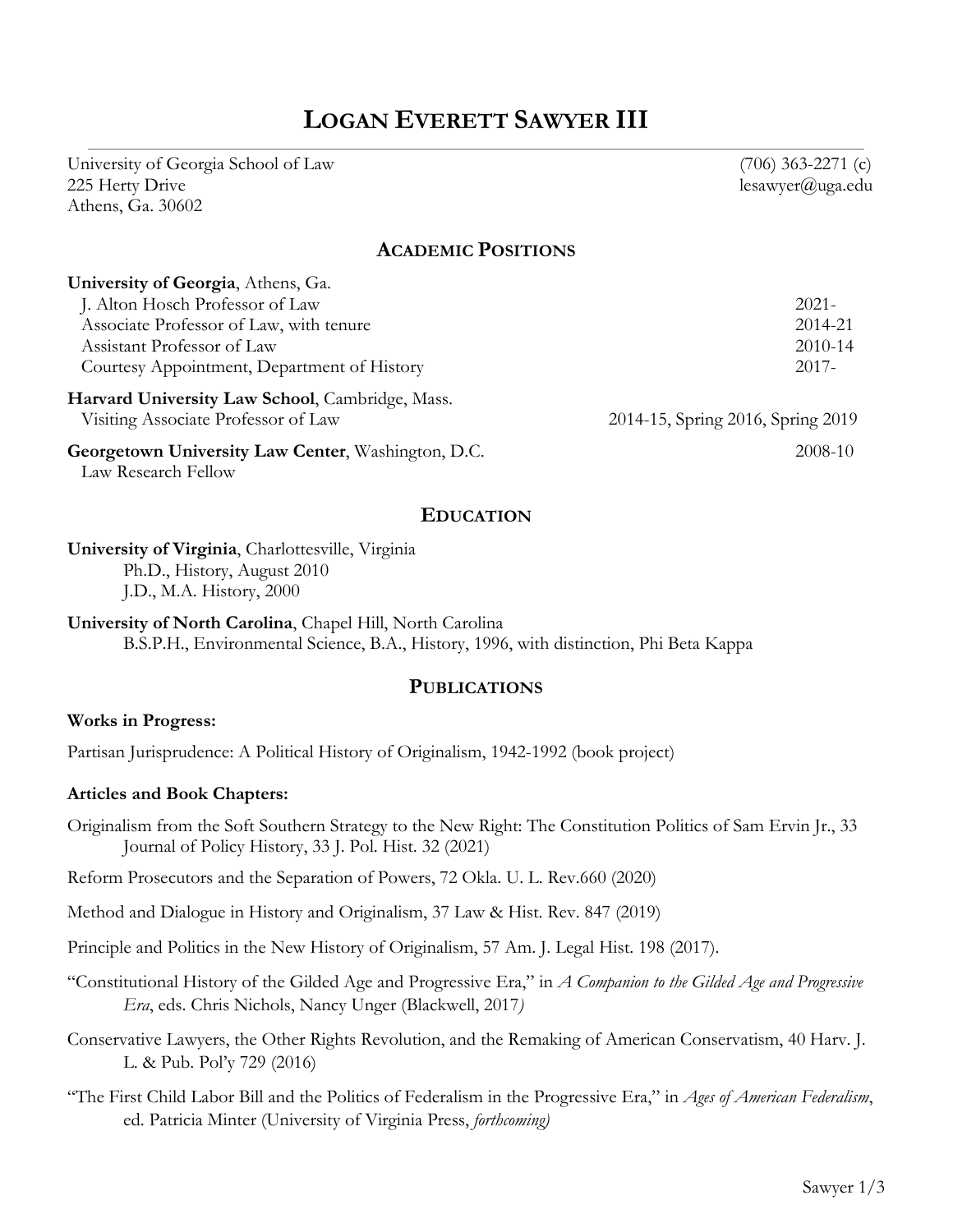*National League of Cities v. Usery* and the Return of Constitutional Federalism, 91 U. Den. L. Rev. 221 (2014)

- Constitutional Principle, Partisan Calculation, and the Beveridge Child Labor Bill, 31 Law & Hist. Rev. 325 (2013)
- Creating *Hammer v. Dagenhart*, 21 Wm. & Mary Bill Rts. J. 67 (2012)
- Grazing and *Grimaud*: How the Forest Service Overcame the Classical Nondelegation Doctrine to Create Administrative Crimes, 24 J.L. & Pol. 169 (2008)
- Jurisdiction, Jurisprudence and Legal Change: Sociological Jurisprudence and the Road to *International Shoe*, 10 Geo. Mason L. Rev. 59 (2001)

#### **Other Publications:**

- Review: *Conservatives and the Constitution: Imagining Constitutional Restoration in the Heyday of American Liberalism*, by Ken I. Kersch, 38 Law and History Review 512 (2020)
- Review: *Fifty Years of Justice: A History of the U.S. District Court for the Middle District of Florida*, by James M. Denham, 82 J. So. Hist. 987 (2016)
- Review: *Against the Profit Motive: The Salary Revolution in American Government, 1780-1940*, by Nicholas R. Parrillo, 74 J. Econ. Hist. 630 (2014)
- Legal History in Context, 53 Am. J. Leg. Hist. 397(2013), reprinted in *Teaching Legal History: Comparative Perspectives* (Widley & Sons, 2014)

Early On, Get Early Feedback, and Do It Early, Chalk Talk II (2013)(University of Georgia Teaching Academy)

"Progressive Era Business Regulation," and "Judicial Review of Administrative Action," *Encyclopedia of the Supreme Court of the United States*, ed. David Tanenhaus (Macmillian, 2008)

# **SERVICE**

| <b>Director of Undergraduate Studies, University of Georgia School of Law</b>                           | $2020-$  |
|---------------------------------------------------------------------------------------------------------|----------|
| <b>American Society for Legal History</b>                                                               |          |
| Membership Committee                                                                                    | $2012 -$ |
| Local Affairs Committee, 2011 Annual Meeting, Atlanta, Ga.                                              | 2011     |
| Law & History Collaborative Research Network, Law and Society Association<br><b>Executive Committee</b> | 2013-20  |

**Law and History Review, Law and Social Inquiry, Journal of Policy History** Referee

## **TEACHING AWARDS**

| Member, University of Georgia Teaching Academy                  | $2021 -$ |
|-----------------------------------------------------------------|----------|
| University of Georgia, Senior Teaching Fellow                   | 2020-21  |
| University of Georgia Teacher of the Week                       | 2016     |
| University of Georgia Teaching Academy Fellow                   | 2011-12  |
| Dr. Frank Finger Graduate Teaching Award                        | 2007     |
| Honoree, Seven Society Graduate Fellowship for Superb Teaching  | 2007     |
| Nominee, History Department Outstanding Graduate Teaching Award | 2006     |